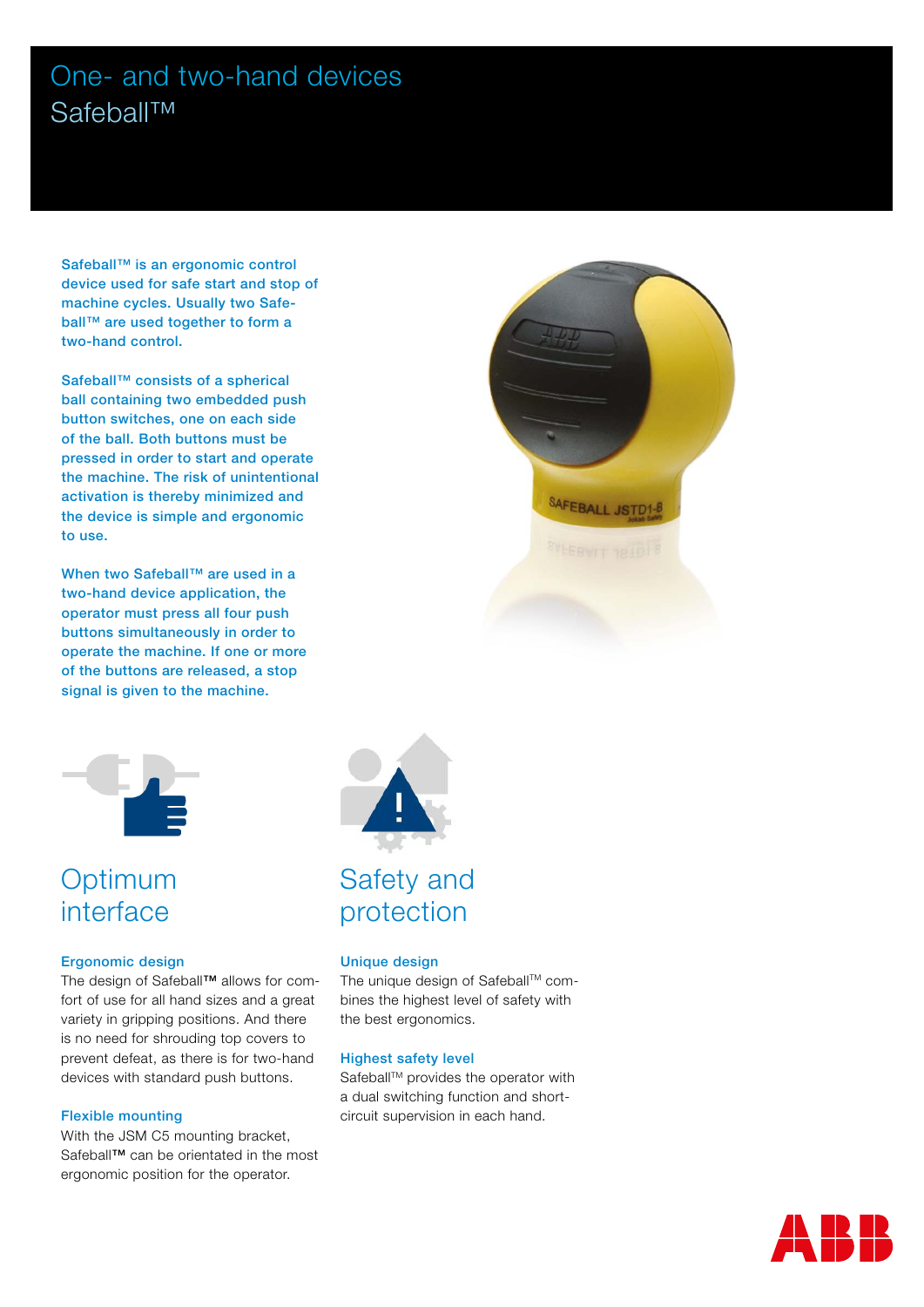# Applications and features Safeball™

### **Applications**

### One-hand control device

One Safeball™ can be used as an ergonomic "hold to run" button, i.e. the movement is allowed as long as both push buttons on Safeball™ are pressed, usually when the operator cannot reach the hazardous area with his/her free hand, or on less dangerous machines. Safeball™ is a very practical one-hand control device since it is very easy to locate and activate.



#### Two-hand control device

A two-hand control device is often used for machines with manual loading or unloading. The operator uses the two-hand control device to safely start a machine cycle. A two-hand control must be used with a safety control device that makes sure that both buttons are pressed simultaneously, i.e. both hands are on the control and therefore outside the dangerous zone, in order to start the dangerous movement.

Using two Safeball™, it is easy to realize a custom two-hand device.



### Features

### Mounting methods

Safeball™ can be mounted in many different ways. It can be mounted on a table, on the machine, on a support or wherever suitable for ergonomic reasons. Safeball™ can be mounted in a fixed position or on a tilting and/or rotating support when used with a JSM C5. This flexibility in mounting enhances ergonomics and minimizes work-related musculoskeletal disorders.

When two Safeball™ are used as a two-hand device, no shrouding top cover is necessary to prevent defeat, as it is for two-hand devices with push buttons, since it is very difficult to push all 4 push buttons of the two Safeball™ with e.g. a hand and an elbow.

### Highest level of safety

When used as a two-hand control device, a safety controller for two-hand devices must be used, like an appropriate Sentry safety relay or a Pluto programmable safety controller. The safety controller monitors that all four push buttons (i.e. on each side of both Safeball™) are pressed within 0.5 second, in order to detect e.g. a short circuit or fraud, like a rubber band around one device. Safeball™ is certified to comply with type III C according to EN 574+A1:2008.

### JSTD25

The JSTD25 control stations are pre-built two-hand devices utilizing the good ergonomics of Safeball™. They can be used as fixed devices that are easy to install, or as mobile devices. All models are equipped with shields to protect the buttons from accidental operation, and also protect from damage if the device is dropped on the floor when used as mobile device. All versions meet EN 574 and EN ISO 13849-1.

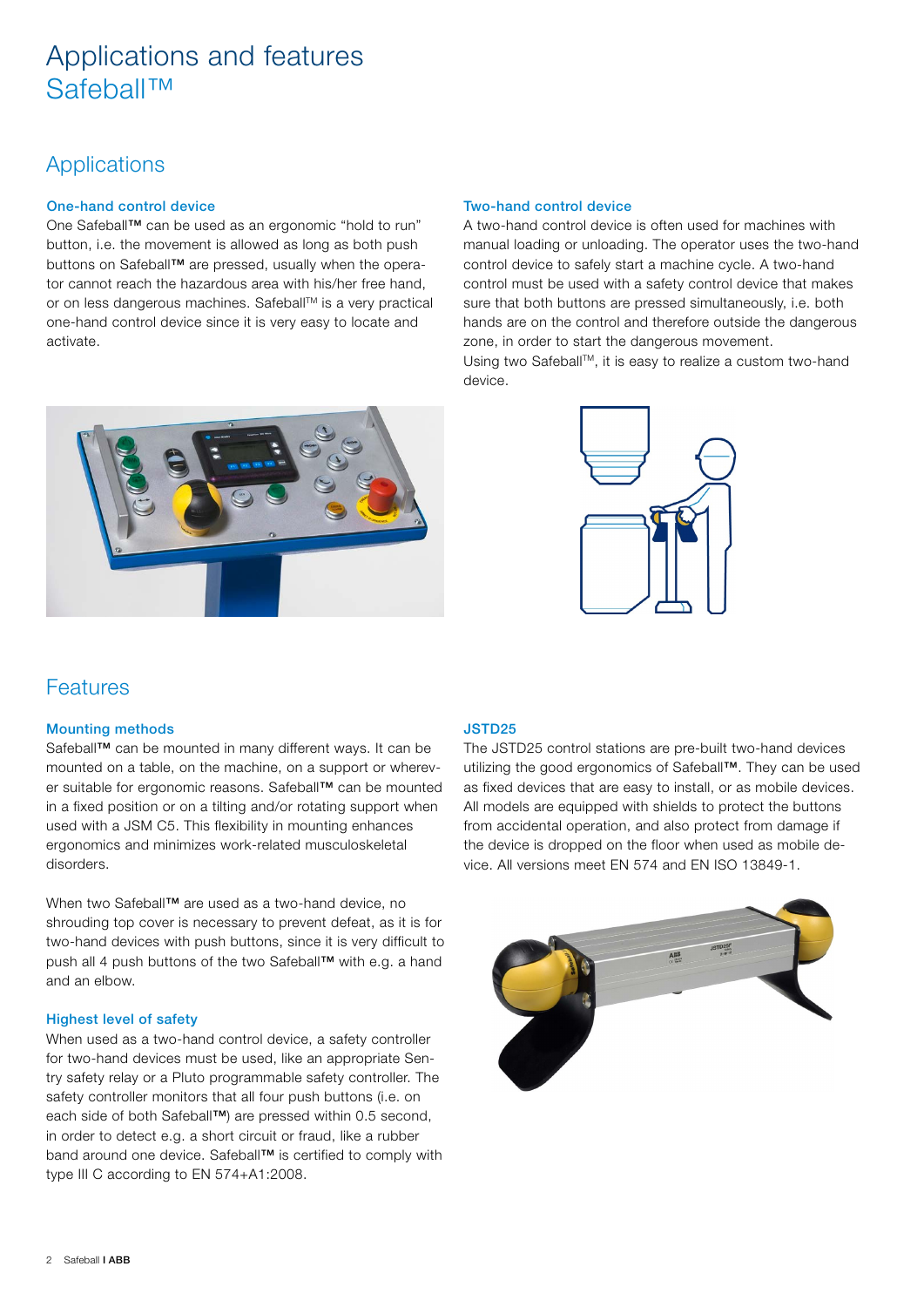# Ordering information Safeball™



Safeball™





JSTD25K



2TLC172194F0201

JSMC5



JSMC7

### Safeball™ JSTD1

| <b>Types of switches</b> | Cable length     | Tvpe    | Order code        |
|--------------------------|------------------|---------|-------------------|
| $1 NQ + 1 NC$            | 2m               | JSTD1-A | 2TLA020007R3000   |
|                          | ፡ በ <i>ን</i> m   | JSTD1-B | 2TLA020007R3100   |
|                          | : 10 m           | JSTD1-C | 2TLA020007R3200   |
| 2 NO                     | 0.2 <sub>m</sub> | JSTD1-E | : 2TLA020007R3400 |

### Two-hand control devices JSTD25

| <b>Extra feature</b>                                  | Connector male | Tvpe                 | Order code      |
|-------------------------------------------------------|----------------|----------------------|-----------------|
| None                                                  | : M12-5        | JSTD <sub>25</sub> F | 2TLA020007R6000 |
|                                                       | : M12-8        | JSTD25H              | 2TLA020007R6300 |
| Pre-mounted Smile 10 EA emergency stop button : M12-8 |                | JSTD25K              | 2TLA020007R6900 |

### Accessories

| <b>Description</b>                                                   | <b>vpe</b>         | Order code             |
|----------------------------------------------------------------------|--------------------|------------------------|
| Mounting bracket for JSTD1 with orientation possibility (ball joint) | JSM C <sub>5</sub> | Ε 2ΤΙ ΑΩ20007R0900     |
| Suspension shelf for JSTD25F/H/K                                     | JSM C7             | $\pm$ 2TI A020007R1200 |
| Protection coat for Safeball                                         | Safeball coat      | $\pm$ 2TI A020007R1900 |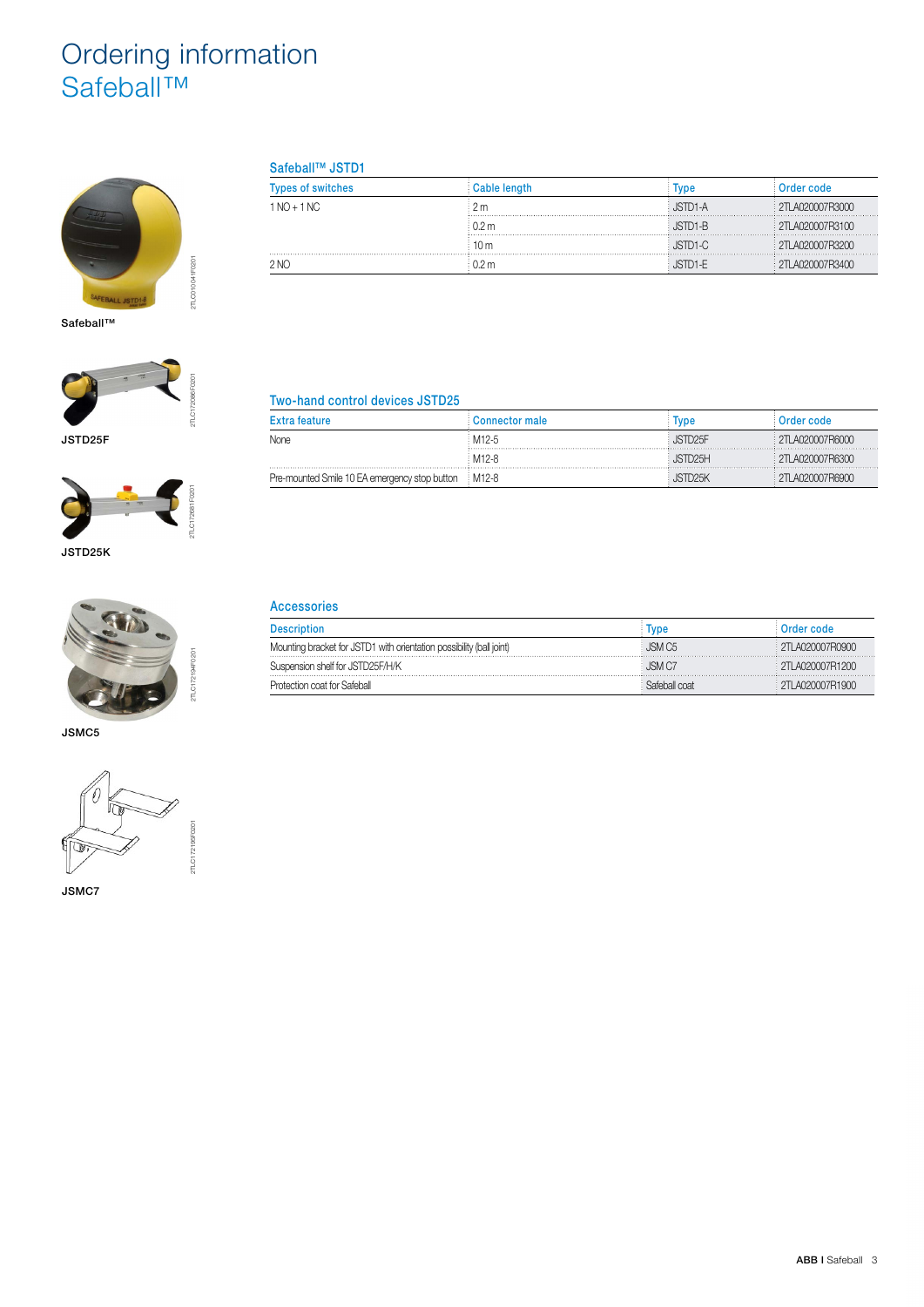# Cables and connectors Safeball™



M12-C61





| 2TLC |                 |       |               |
|------|-----------------|-------|---------------|
| IΕ   |                 |       |               |
|      | 2TLC172931F0201 | M12-8 | Female        |
|      |                 |       | Female + male |

|                   | <b>Cable with connectors</b> |                   |                                 |             |                 |
|-------------------|------------------------------|-------------------|---------------------------------|-------------|-----------------|
| <b>Connector</b>  | Female/male                  | Length            | <b>Special feature</b>          | <b>Type</b> | Order code      |
| M12-5             | Female                       | 6m                |                                 | M12-C61     | 2TLA020056R0000 |
|                   |                              |                   | Harsh environment, halogen free | M12-C61HE   | 2TLA020056R8000 |
|                   |                              | 10 <sub>m</sub>   |                                 | M12-C101    | 2TLA020056R1000 |
|                   |                              |                   | Harsh environment, halogen free | M12-C101HE  | 2TLA020056R8100 |
|                   |                              | 20 <sub>m</sub>   |                                 | M12-C201    | 2TLA020056R1400 |
|                   | Female + male                | 0.3 <sub>m</sub>  |                                 | M12-C0312   | 2TLA020056R5800 |
|                   |                              | 0.06 <sub>m</sub> |                                 | M12-C00612  | 2TLA020056R6300 |
|                   |                              | 1 <sub>m</sub>    |                                 | M12-C112    | 2TLA020056R2000 |
|                   |                              | 3 <sub>m</sub>    |                                 | M12-C312    | 2TLA020056R2100 |
|                   |                              | 6m                |                                 | M12-C612    | 2TLA020056R2200 |
|                   |                              | 10 <sub>m</sub>   |                                 | M12-C1012   | 2TLA020056R2300 |
|                   |                              |                   | Angled female connector         | M12-C1012V2 | 2TLA020056R6700 |
|                   |                              | 16 <sub>m</sub>   |                                 | M12-C1612   | 2TLA020056R5400 |
|                   |                              | 20 <sub>m</sub>   |                                 | M12-C2012   | 2TLA020056R2400 |
| M <sub>12-8</sub> | Female                       | 6m                |                                 | M12-C63     | 2TLA020056R3000 |
|                   |                              | 10 <sub>m</sub>   |                                 | M12-C103    | 2TLA020056R4000 |
|                   |                              | 20 <sub>m</sub>   |                                 | M12-C203    | 2TLA020056R4100 |
|                   | Female + male                | 0.06 <sub>m</sub> |                                 | M12-C00634  | 2TLA020056R6400 |
|                   |                              | 1 <sub>m</sub>    |                                 | M12-C134    | 2TLA020056R5000 |
|                   |                              | 3 <sub>m</sub>    |                                 | M12-C334    | 2TLA020056R5100 |

Separate cables and connectors

| <b>Description</b>                            | <b>Type</b>    | Order code      |
|-----------------------------------------------|----------------|-----------------|
| <b>Connectors</b>                             |                |                 |
| M12-5 pole female, straight                   | M12-C01        | 2TLA020055R1000 |
| M12-5 pole male, straight                     | M12-C02        | 2TLA020055R1100 |
| M12-8 pole female, straight                   | M12-C03        | 2TLA020055R1600 |
| M12-8 pole male, straight                     | M12-C04        | 2TLA020055R1700 |
| Cable with 5 conductors                       |                |                 |
| 10 m cable with 5 x 0.34 shielded conductors  | C5 cable 10 m  | 2TLA020057R0001 |
| 50 m cable with 5 x 0.34 shielded conductors  | C5 cable 50 m  | 2TLA020057R0005 |
| 100 m cable with 5 x 0.34 shielded conductors | C5 cable 100 m | 2TLA020057R0010 |
| 200 m cable with 5 x 0.34 shielded conductors | C5 cable 200 m | 2TLA020057R0020 |
| 500 m cable with 5 x 0.34 shielded conductors | C5 cable 500 m | 2TLA020057R0050 |
| Cable with 8 conductors                       |                |                 |
| 50 m cable with 8 x 0.34 shielded conductors  | C8 cable 50 m  | 2TLA020057R1005 |
| 100 m cable with 8 x 0.34 shielded conductors | C8 cable 100 m | 2TLA020057R1010 |
| 200 m cable with 8 x 0.34 shielded conductors | C8 cable 200 m | 2TLA020057R1020 |
| 500 m cable with 8 x 0.34 shielded conductors | C8 cable 500 m | 2TLA020057R1050 |



M12-C01



C5 cable



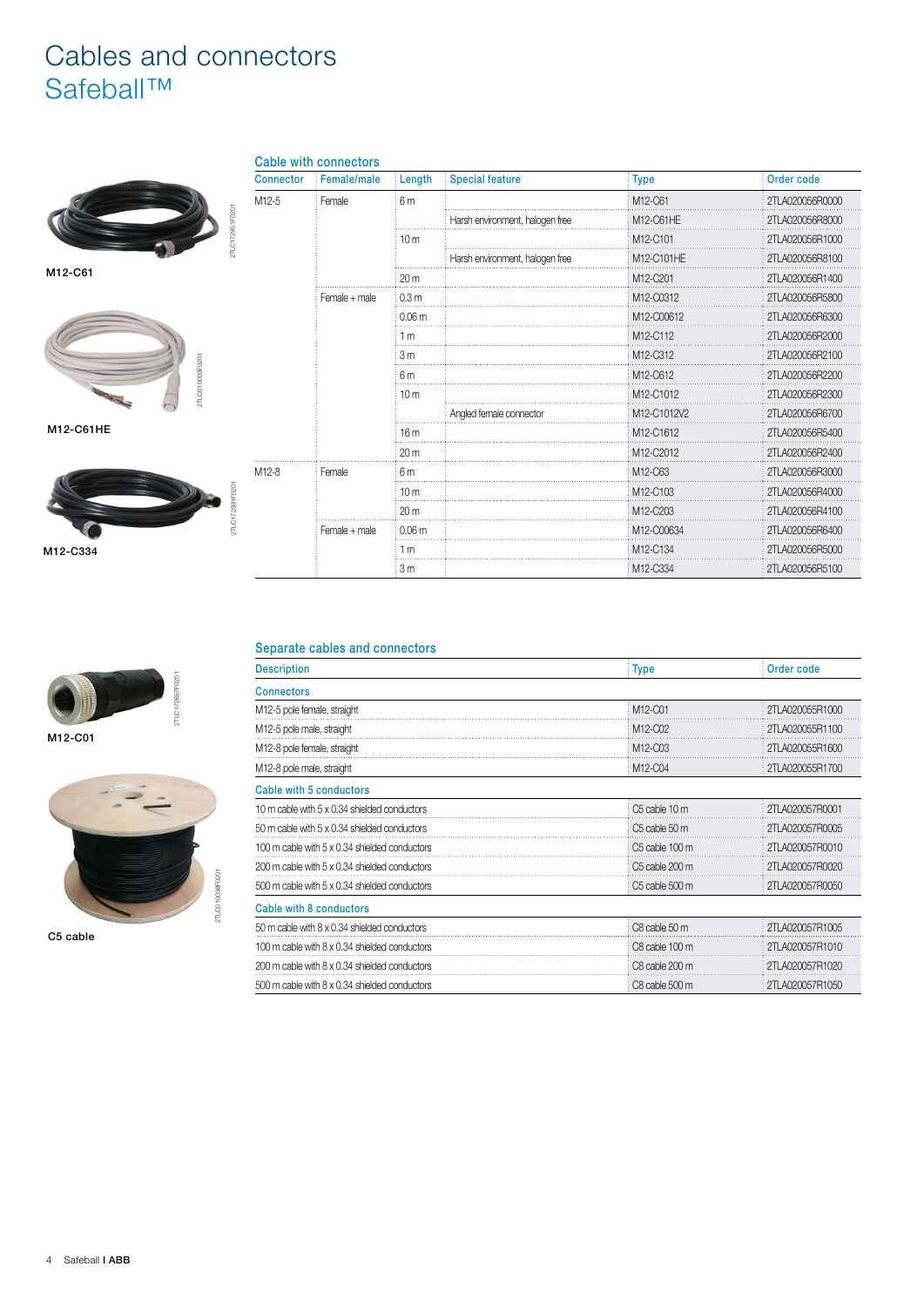# Technical data Safeball™

### Technical data

| Approvals                   | Inspecta <b>O</b>                                                 |
|-----------------------------|-------------------------------------------------------------------|
| Conformity                  | €€<br>2006/42/EC - Machinery<br>EN ISO 12100:2010, EN 574+A1:2008 |
| Functional safety data      |                                                                   |
| EN/IEC 61508:2010           | Up to SIL3, depending on system architecture                      |
| EN/IEC 62061:2005+A1:2013   | Up to SILCL3, depending on system architecture                    |
| EN ISO 13849-1:2008         | Up to Cat. 4, PL e, depending on system                           |
| Mechanical data             |                                                                   |
| Operating force             | Approx. 2N                                                        |
| Life, mechanical            | $> 1 \times 10^6$ operations at max 1 Hz                          |
| Connection cable            |                                                                   |
| JSTD1-A                     | PVC-cable, $4 \times 0.75$ mm <sup>2</sup> , L = 2 m              |
| JSTD1-B, JSTD1-E            | Wires, $4 \times 0.75$ mm <sup>2</sup> , L = approx. 0.2 m        |
| JSTD1-C                     | PVC-cable, $4 \times 0.75$ mm <sup>2</sup> , L = 10 m             |
| <b>Protection class</b>     | IP67. Not intended for use under water                            |
| Ambient temperature         | -25 $\degree$ C to +50 $\degree$ C (operating)                    |
| <b>Material JSTD1</b>       | Polypropylene                                                     |
| Weight JSTD1                |                                                                   |
| With 2 m cable              | $0.2$ kg                                                          |
| With 10 m cable             | $0.7$ kg                                                          |
| With $4 \times 0.2$ m wires | $0.1$ kg                                                          |

#### More information

Fore more information, e.g. the complete technical information, see product manual for: Safeball [2TLC172182M0201](https://library.e.abb.com/public/d2e5b6c8748a45efac44b404c1332a93/Safeball_Manual_(English)_ABB_rev-F-151204.pdf)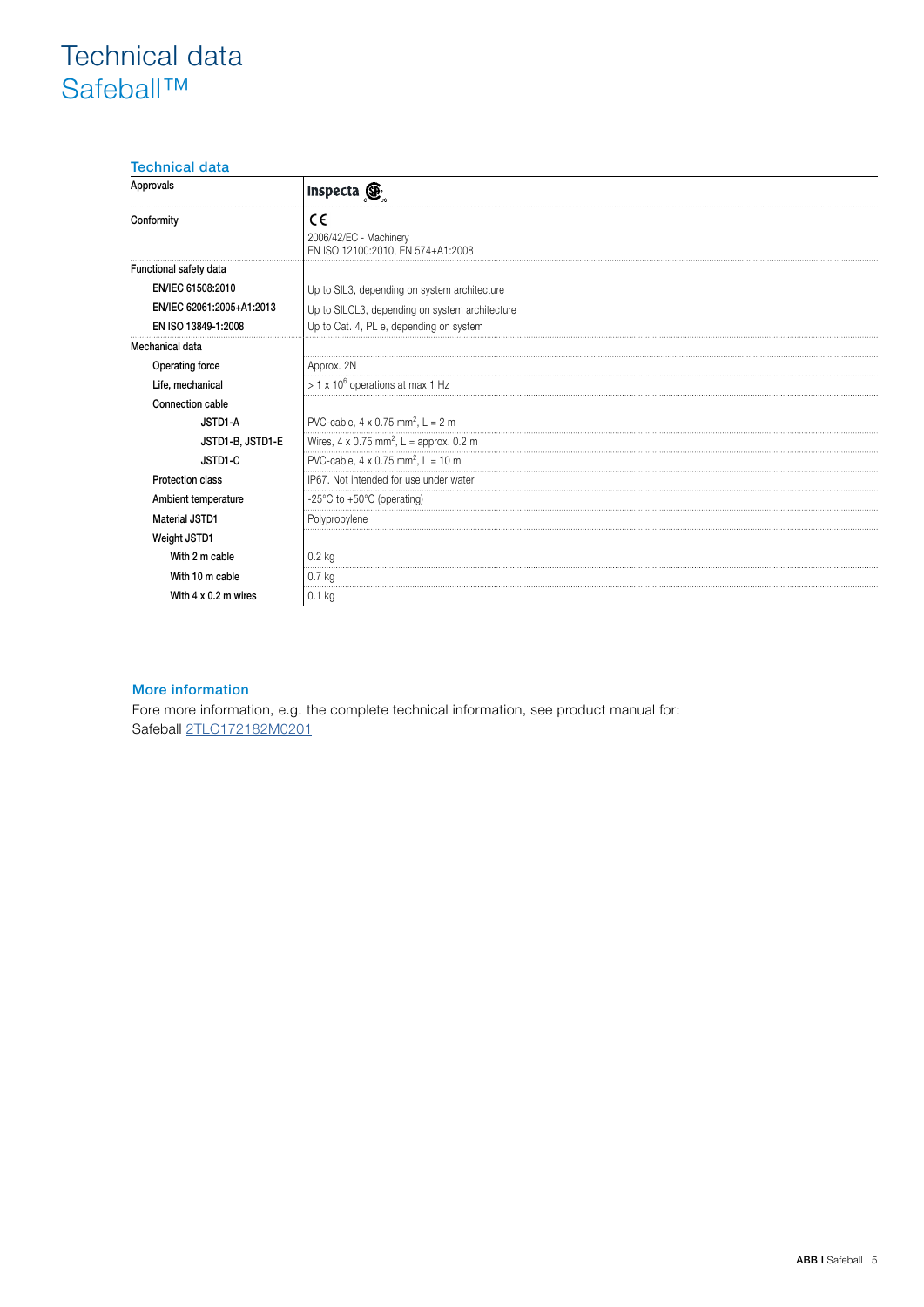# Dimension drawings Safeball™

Safeball™



All dimensions in mm

### JSTD25F



All dimensions in mm